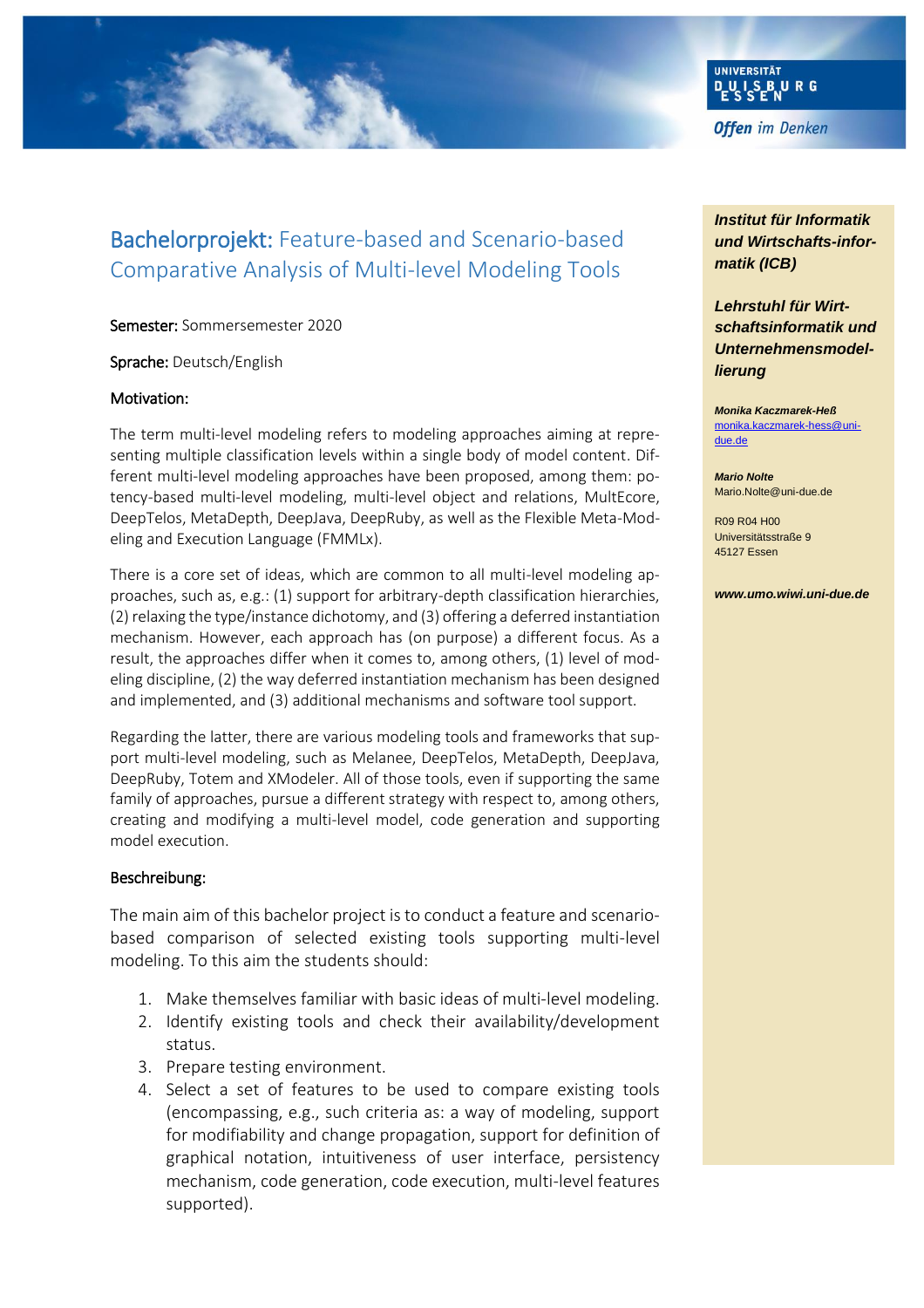- 5. Conduct a scenario-based comparison of the existing tools. The initial version of the scenario may be provided by a supervisor.
- 6. Perform a critical analysis of the maturity of the currently available tools.

## Einstiegsliteratur:

Atkinson, C., Kühne, T.: The essence of multilevel metamodeling. In: Proc. of the 4th Int. Conf. on The Unified Modeling Language, Modeling Languages, Concepts, and Tools, pp. 19–33. Springer, London (2001)

Atkinson, C., Kühne, T.: Reducing accidental complexity in domain models. SoSyM 7(3), 345–359 (2008)

Atkinson, C., Kühne, T.: On evaluating multi-level modeling. In: L. Burgueno, et al. (eds.) Proc. of the 4th Inter. Workshop on Multi-Level Modeling (MULTI), pp. 274– 277. CEUR-WS.org (2017)

Atkinson, C., Gerbig, R., Kühne, T.: Comparing multi-level modeling approaches. In: MULTI 2014: Proceedings of the Workshop on Multi-Level Modelling co-located with ACM/IEEE 17th International Conference on Model Driven Engineering Languages & Systems (MoDELS 2014) Valencia, Spain, September 28, 2014, vol. 1286, pp. 53–61.

Frank, U.: Multilevel modeling – toward a new paradigm of conceptual modeling and information systems design. BISE 6(6), 319–337 (2014)

Jeusfeld, M.A., Neumayr, B.: Deeptelos: Multi-level modeling with most general instances. In: I. Comyn-Wattiau, K. Tanaka, I.Y. Song, S. Yamamoto, M. Saeki (eds.) Conceptual Modeling, pp. 198–211. Springer International Publishing, Cham (2016)

Kühne, T., Schreiber, D.: Can programming be liberated from the two-level style: Multi-level programming with deepjava. SIGPLAN Not. 42(10), 229– 244 (2007)

de Lara, J., Guerra, E.: Deep meta-modelling with metadepth. In: J. Vitek (ed.) Objects, Models, Components, Patterns, pp. 1–20. Springer Berlin Heidelberg, Berlin, Heidelberg (2010)

de Lara, J., Guerra, E., Cobos, R., Moreno-Llorena, J.: Extending Deep Meta- Modelling for Practical Model-Driven Engineering. The Computer Journal 57(1), 36– 58 (2012)

Macias, F., Rutle, A., Stolz, V.: Multecore: Combining the best of fixed-level and multilevel metamodelling. In: C. Atkinson, G. Grossmann, T. Clark (eds.) Proceedings of the 3rd International Workshop on Multi-Level Modelling, CEUR Workshop Proceedings, vol. 1722, pp. 66–75. CEUR-WS.org (2016)

Macias, F., Rutle, A., Stolz, V., Rodriguez-Echeverria, R., Wolter, U.: An approach to flexible multilevel modelling. Enterprise Modelling and Information Systems Architectures 13, 10:1–10:35 (2018)